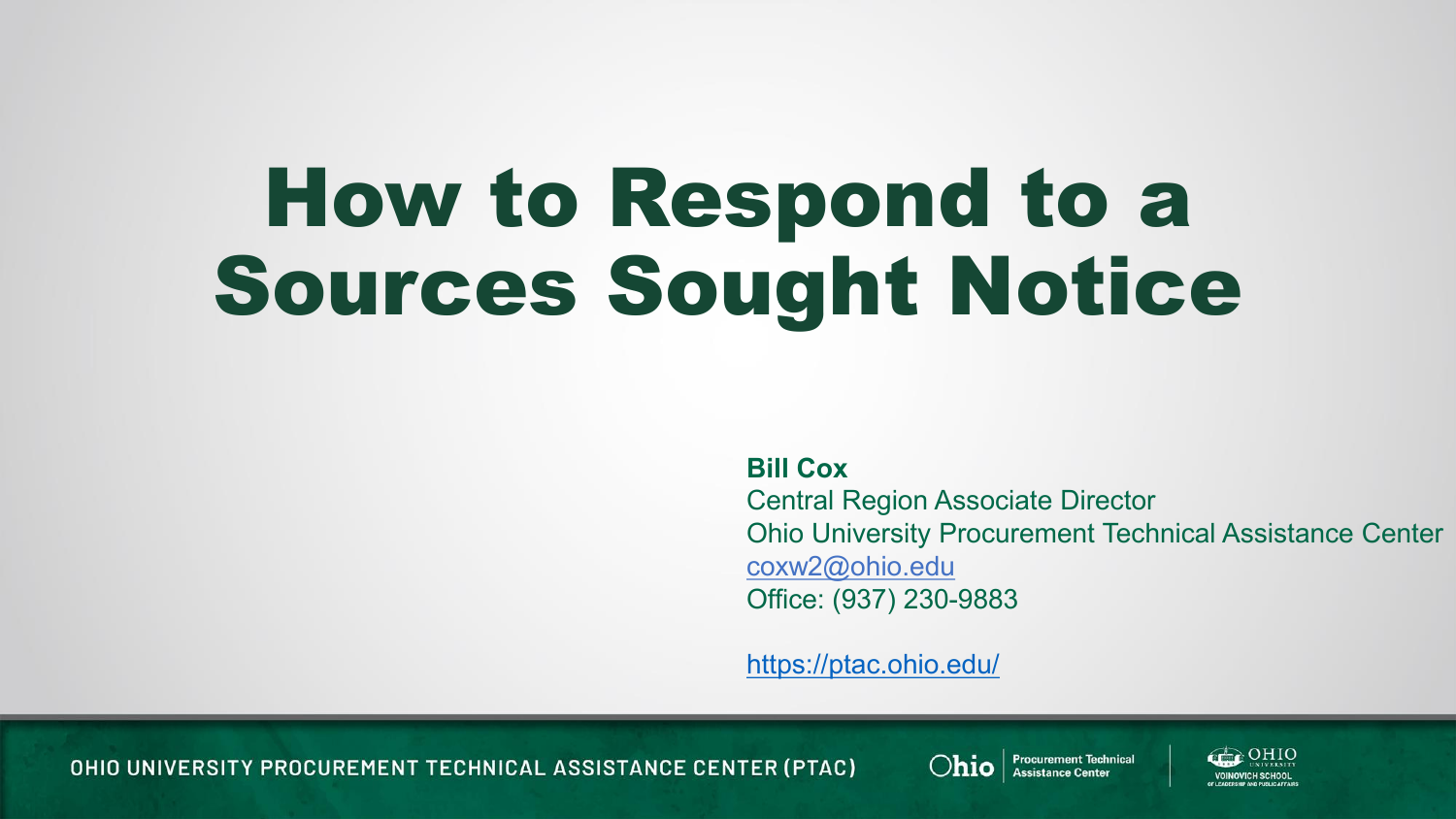#### Agenda

- **What is a Request for Information (RFI)?**
- **What is a Sources Sought Notice?**
- **Simple Example**
- **What if It Had Been More Complex?**
- **What You Must Submit**
- **Fight for Feedback**
- **What Does the Government Do with Your Submission**
- **Summary**

OHIO UNIVERSITY PROCUREMENT TECHNICAL ASSISTANCE CENTER (PTAC)



**Procurement Technical**<br>Assistance Center

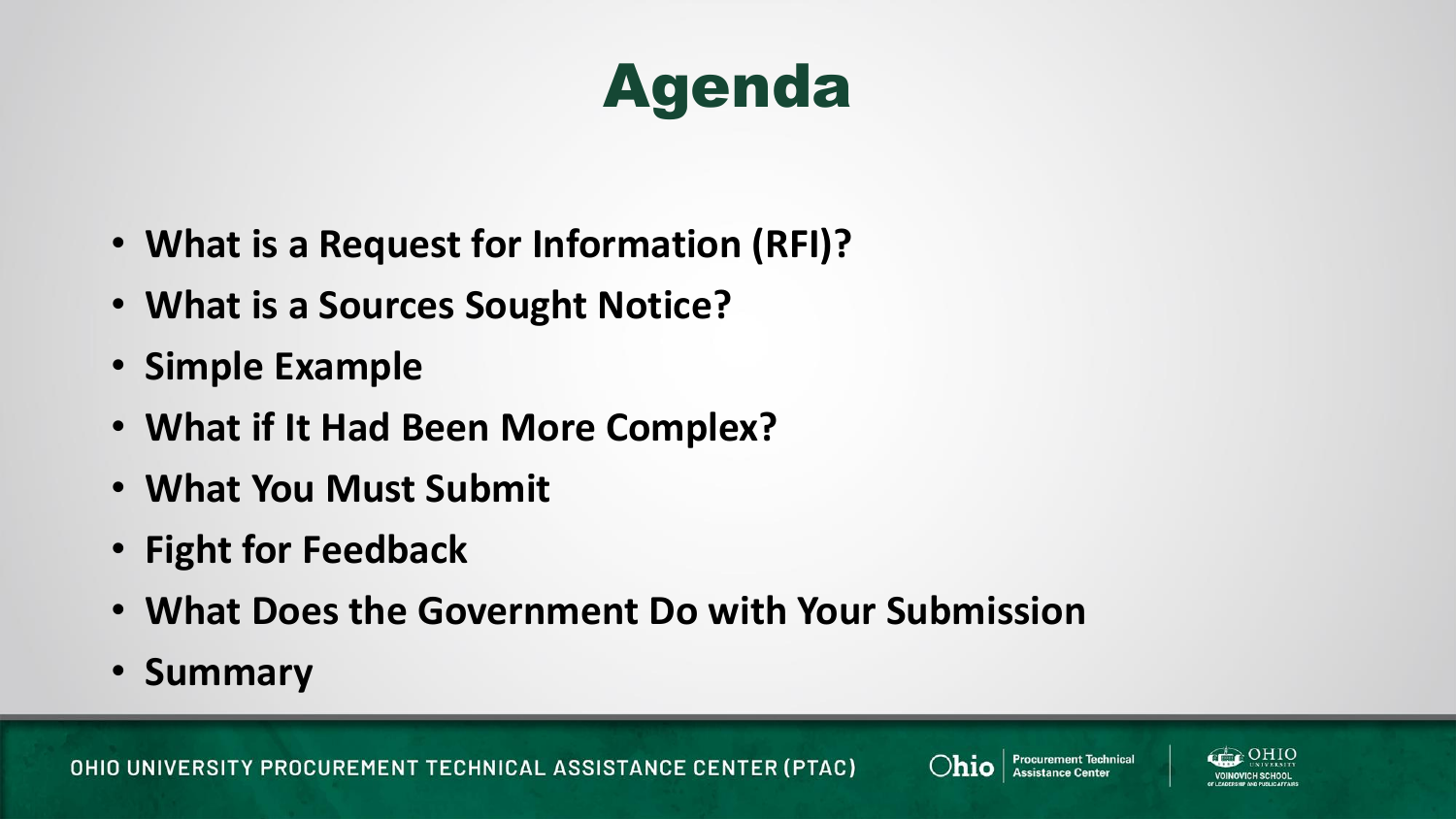#### What is a Request for Information (RFI)?

- **Simply what it says – the government is looking for knowledge**
	- New technologies, materiels, processes, ideas, etc.
- **Usually not tied to an immediate solicitation**
- **Response to the government is freeform, delivery of a white paper typical – no compensation for the deliverable**
- **Why respond?**
	- If you are new to government business, an opportunity to impress, market your company's capabilities, knowledge, expertise, etc
	- An interesting response could generate a request to meet with your company
		- Meet key government personnel, learn more about their concerns and where it could lead
		- Begin to position yourself for future work, establish your company as a credible source



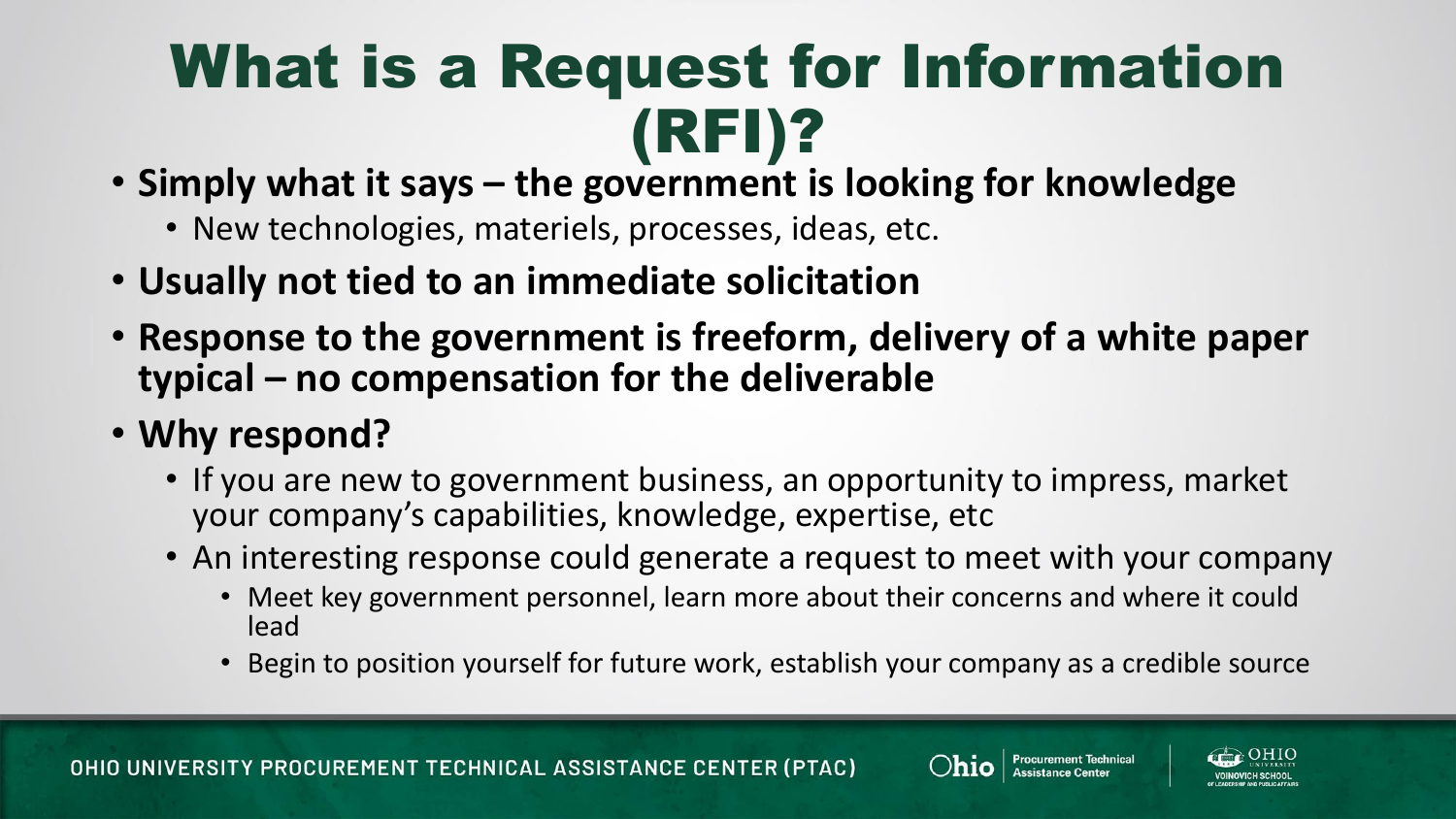### What is a Sources Sought Notice?

- **Formal, likely initial mass communication with industry regarding market research that may result in a future solicitation**
- **FAR mandates the government perform market research**
	- Identify industry interest, capabilities, experience
	- Gain knowledge on technology, etc.
	- Small business capabilities
	- Seek industry input on requirement, acquisition strategy
	- A significant input into the acquisition strategy
- **Many companies complain they can never talk to the contracting officer or program manager and their staff**
	- *THIS IS ONE WAY AND MAYBE YOUR ONLY WAY!*

OHIO UNIVERSITY PROCUREMENT TECHNICAL ASSISTANCE CENTER (PTAC)



**Procurement Technical**<br>Assistance Center

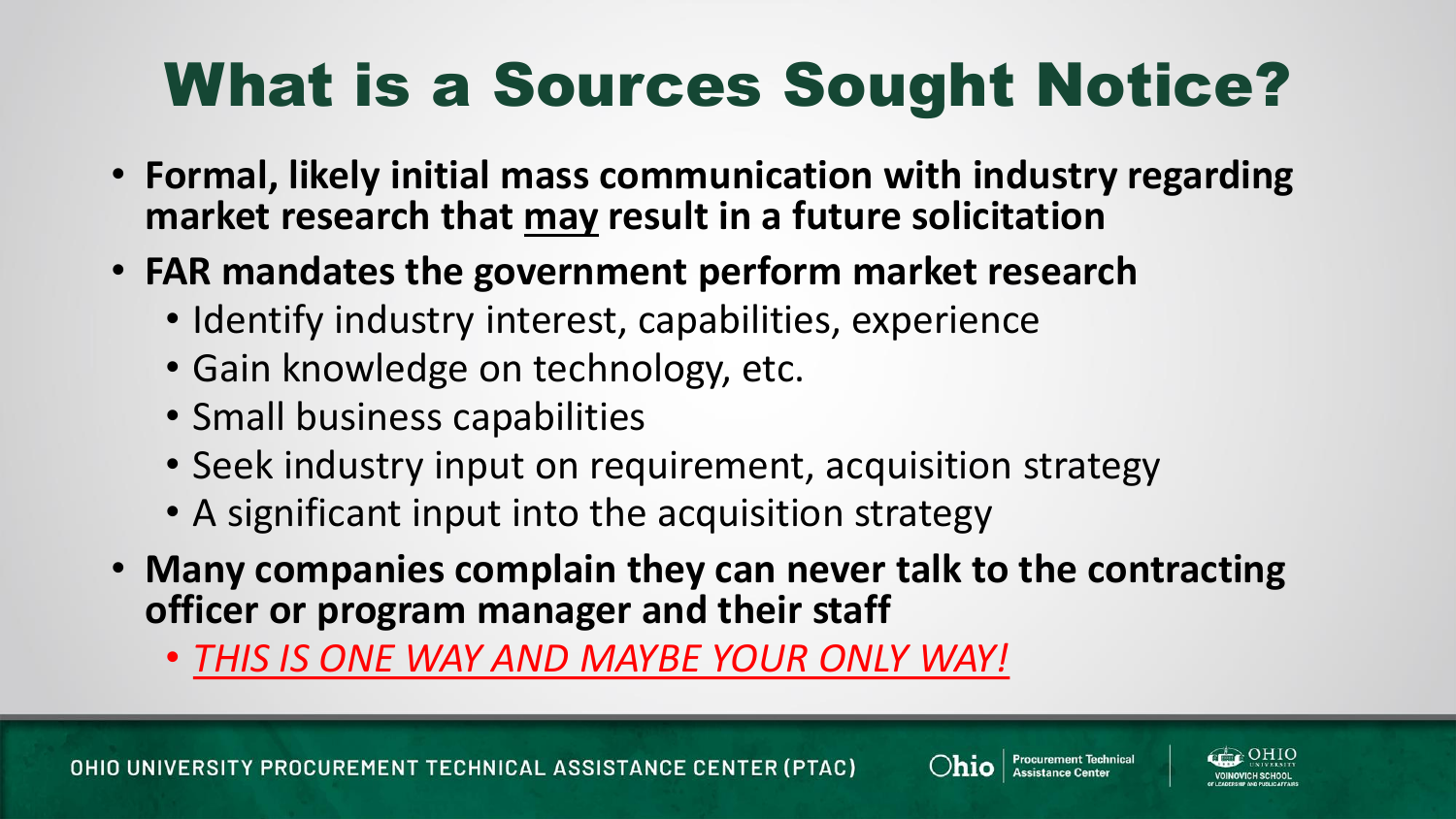#### SAM Sources Sought Notice

- **Narrow Plot Tractor**
- 12505B22Q0123SS
- **Awarding Agency: USDA, Agricultural Research Service**
	- Primary POC: Aaron Dimeo, [Aaron.Dimeo@usda.gov](mailto:Aaron.Dimeo@usda.gov)
- **Places of Performance – Wooster, OH**



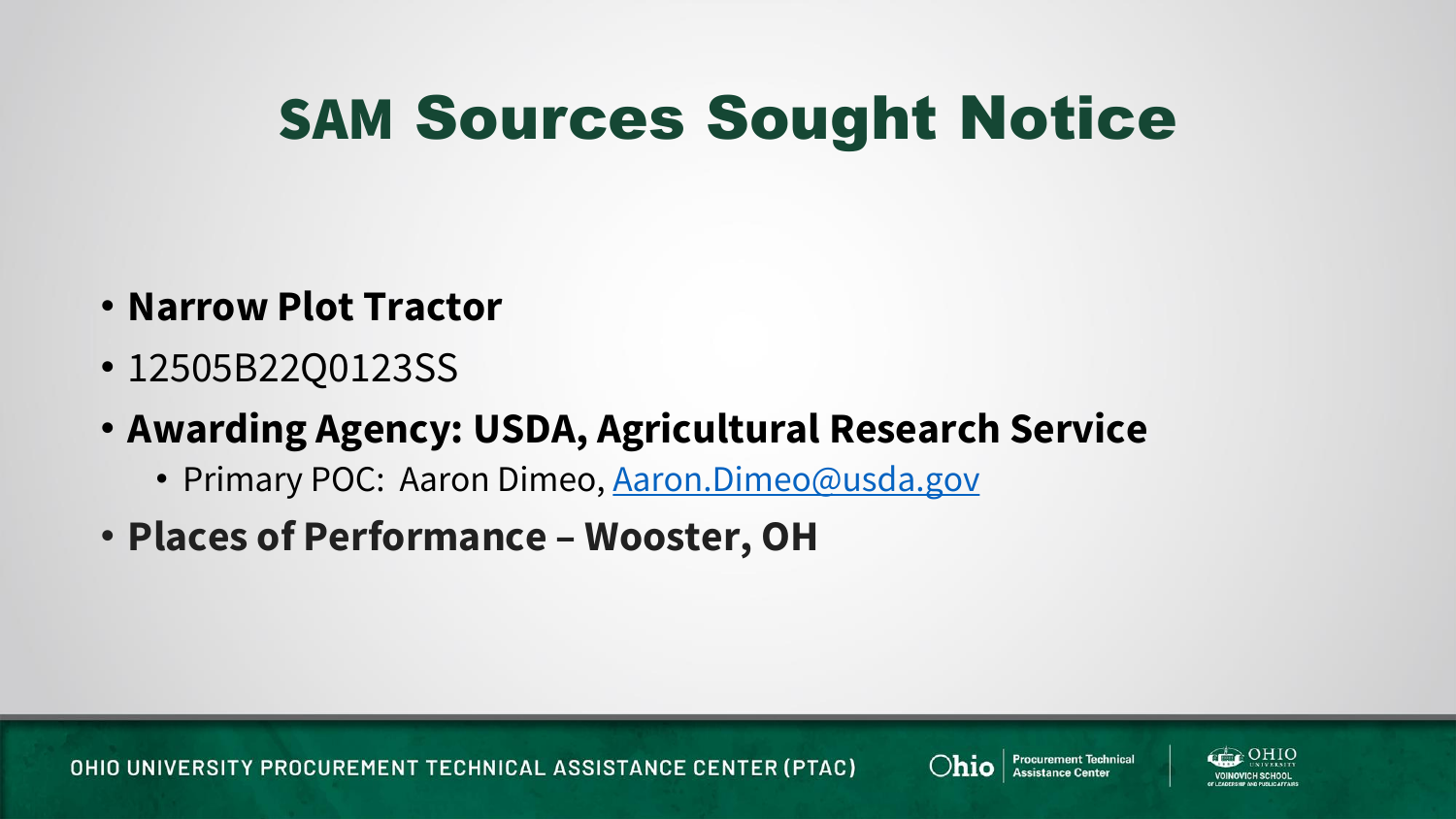#### What You Must Submit

- **Response due 13 June 2022, 5 PM CST**
- **What is required:**
	- Capability Statement that includes your UEI#
	- Sources Sought Response Form
		- Business Type, i.e. large/small, any socio-economic certifications
	- NDAA 899 Certification
- **No restriction on size of submission**



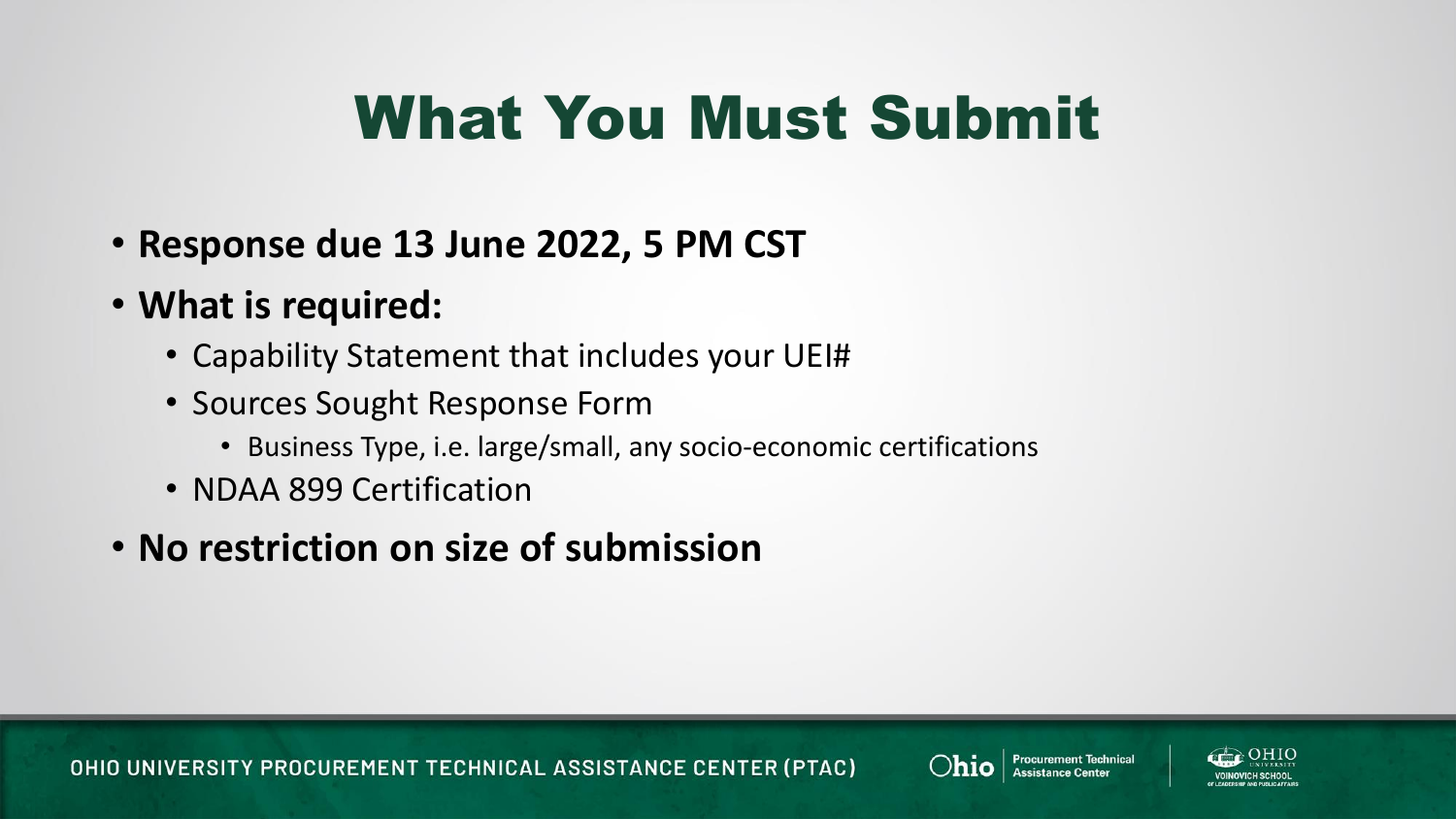#### If There Had Been an Attached PWS

- **Assess your company's knowledge to perform all tasking paragraphs along with your past performance**
	- An Excel spreadsheet works fine

#### • **Analyze the results**

- If you have little knowledge of a significant % of tasking paragraphs or no past performance, will you be a good prime? Could you write a proposal to describe how you'd do this work?
- If your knowledge/past performance is only deficient in a few areas, this is where a sub-contractor can fill in the gaps
	- Concentrate your search on sub-contractors that fill your gaps



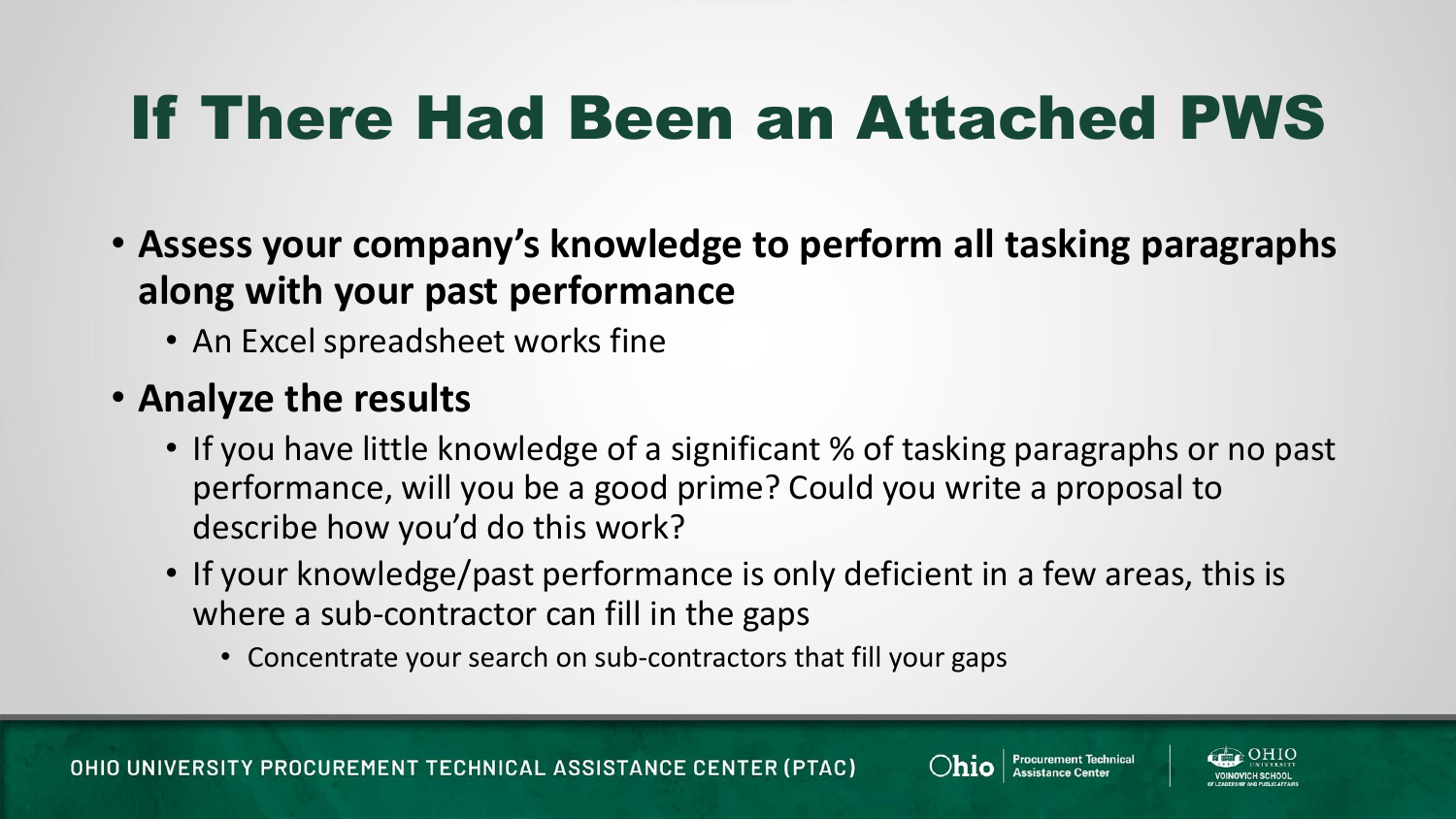#### Past Performance

- **Build a repository of your past performances**
	- You'll use some of them for every opportunity you pursue
	- Once completed, you'll have "draft ready" materiel for sources sought responses and later, the actual proposal
	- Do not skimp on details, be very complete easier to edit down than to recall details to add later when key participants are no longer available
		- What seems to be an obscure detail today, could become critical in the future



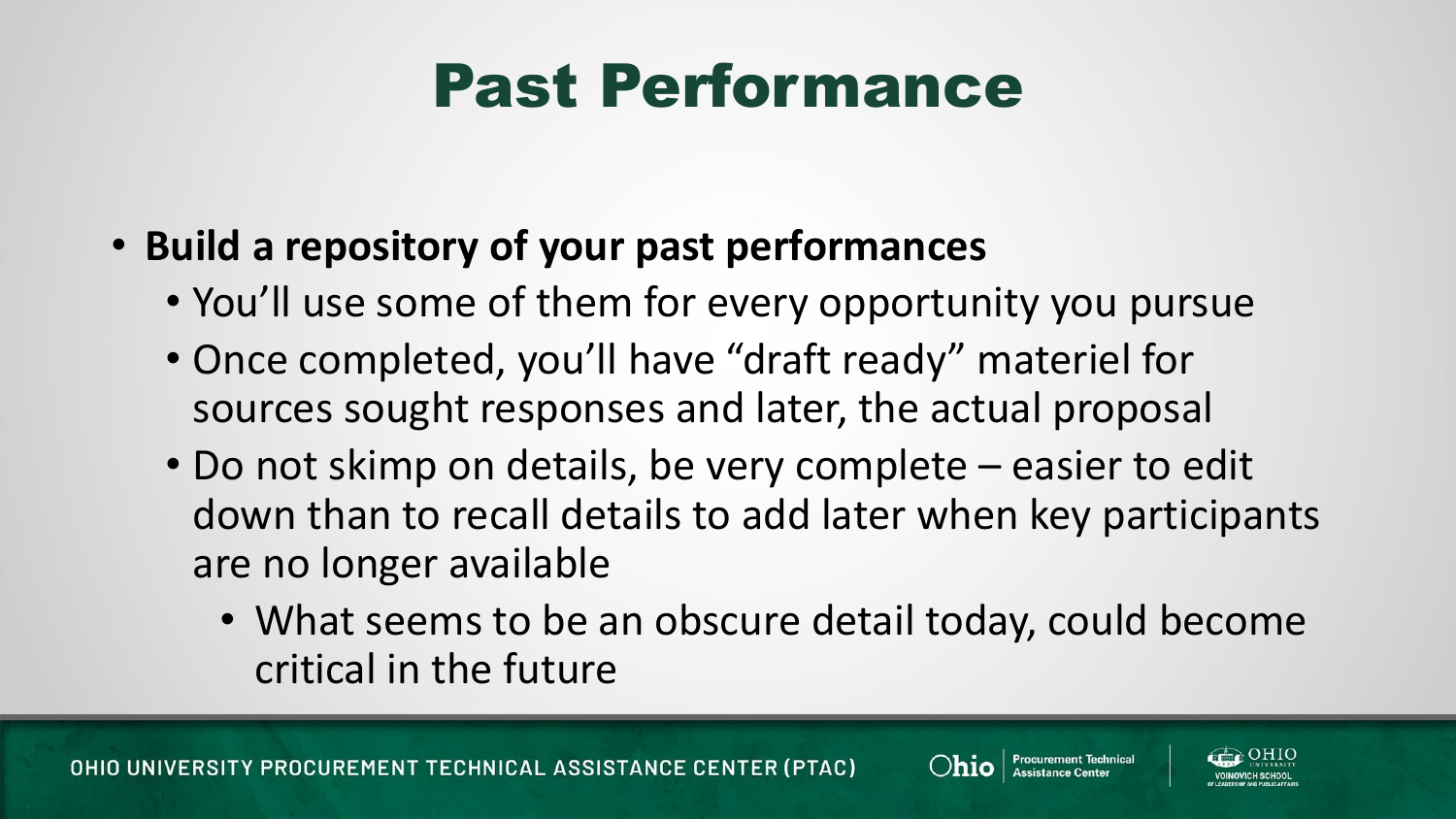#### If You Decide to Be a Sub-Contractor

- **Use a matrix to define your capabilities or customer relationships that a prime may want for their team**
- **Ensure potential primes are aware of:**
	- Capabilities
	- Relevant past performance
	- Previous meetings with CO, PM or PM staff
	- Certifications
		- ISO or other industry recognized standards
		- Cybersecurity compliance
		- Socio economic
- **Join the team you think will WIN, not just any team**





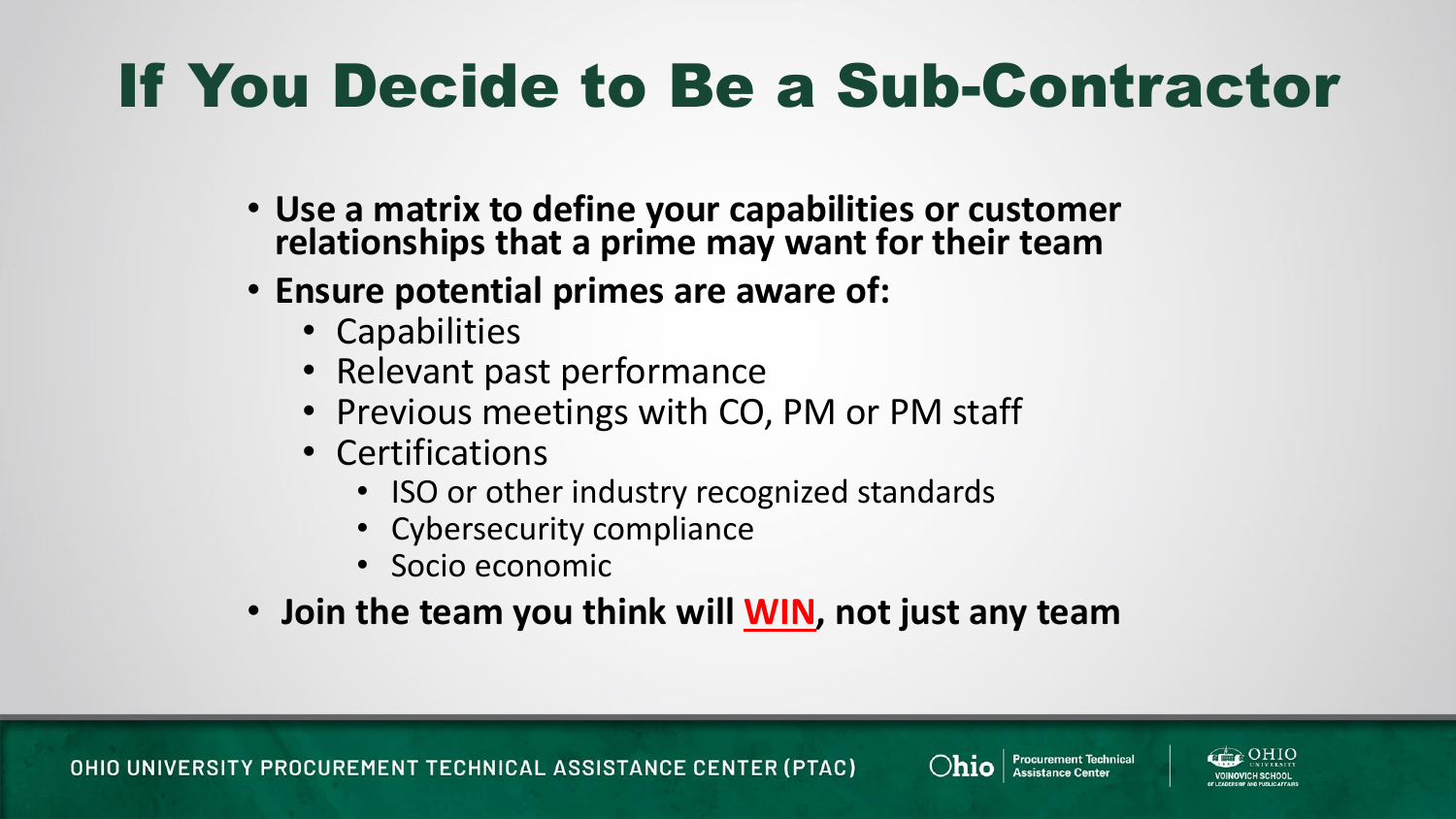#### Fight for Feedback

- **Give the government 10 days to review the responses**
- **Call/e-mail the contracting officer, seek feedback on your submission**
	- Did they have any questions or need clarifications regarding your submission?
	- Were they able to contact my past performance references?
	- Will there be an opportunity for a meeting with the CO and/or PM to discuss the submission and where the government is going?
	- Has a decision been made on how this opportunity will be competed and if so, what is the timeline for RFP/RFQ release?
	- If no decision has been made is there a timeline to do so?
- **Be politely persistent, you likely will not reach the CO on the first try**





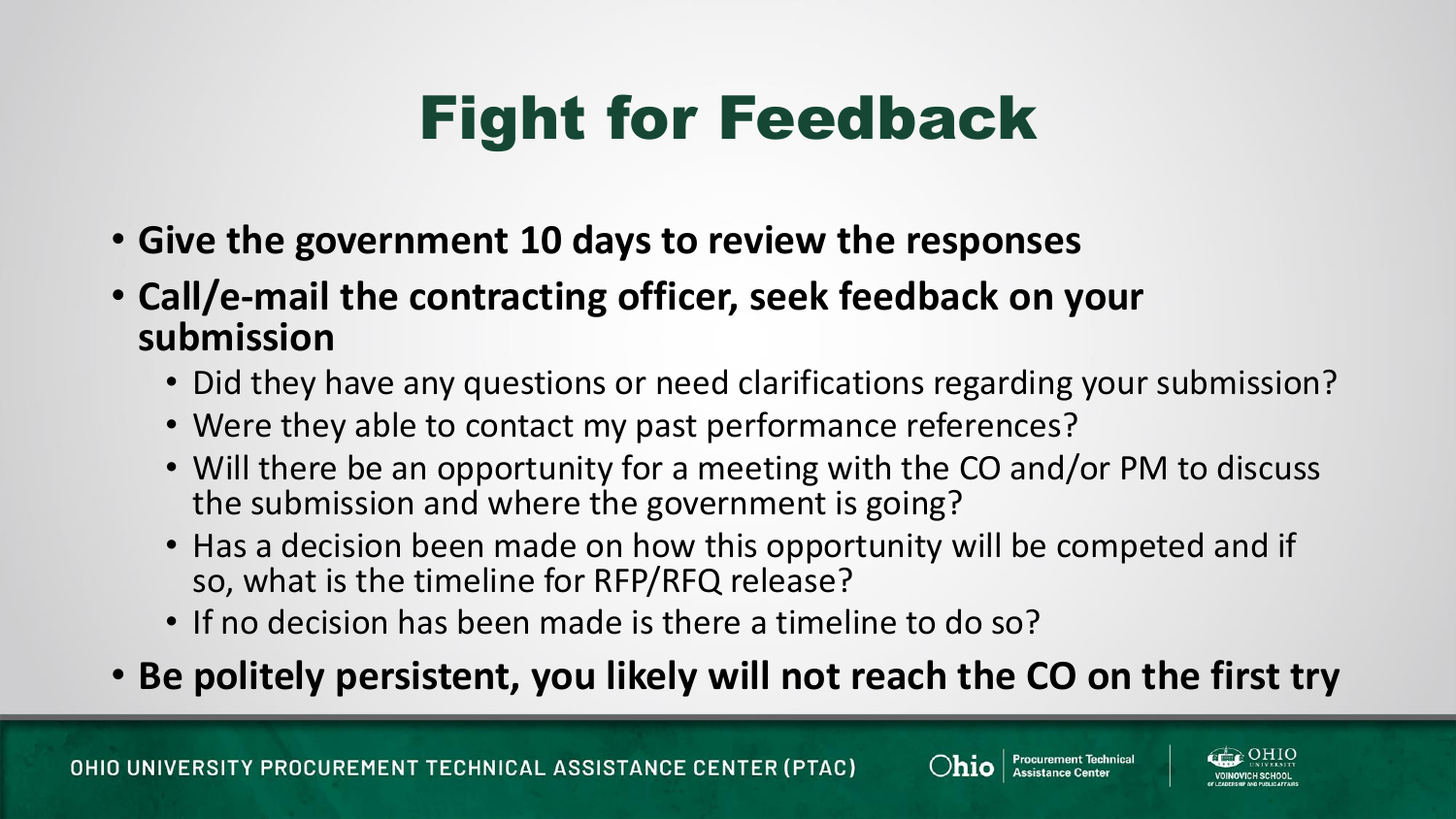#### How Does the Government React?

- **Reads your submission looking for these key facts:**
	- Does the company appear credible?
	- Did they say something that we didn't know?
	- Have they done similar work before to what we are seeking and if so, for whom? Who can we call to ask about any performance issues?
	- Are they a small business and do they have socio-economic certifications?
	- Should we "put this company on our radar?"
- **Uses your submission to help determine small business interest**
	- Impacts competition decisions



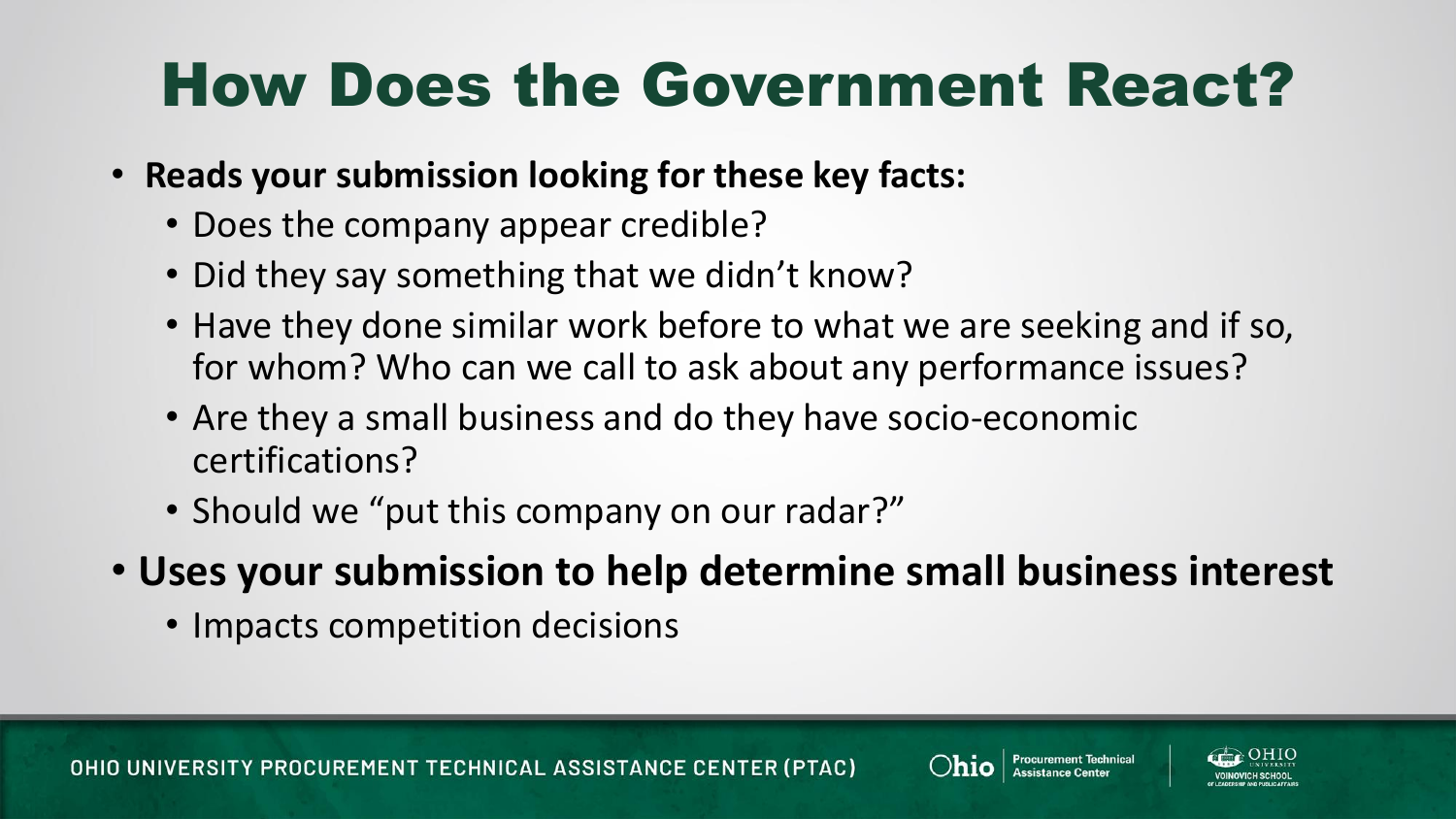## Summary

- **Your response represents your company!**
	- First impressions can be positive or devastating
	- Do you know enough about the topic to write an interesting response that will generate interest?
- **Look past the sources sought response, consider the bigger picture**
	- Assess your ability to write a compliant proposal
	- Are your writing skills and subject matter knowledge good enough to author even a small proposal?
	- Do you have the past performance or can you obtain it prior to proposal submission?
	- Do you have the resources to write a compliant proposal?
	- Are you competitive or can you become competitive in time for the RFP release?